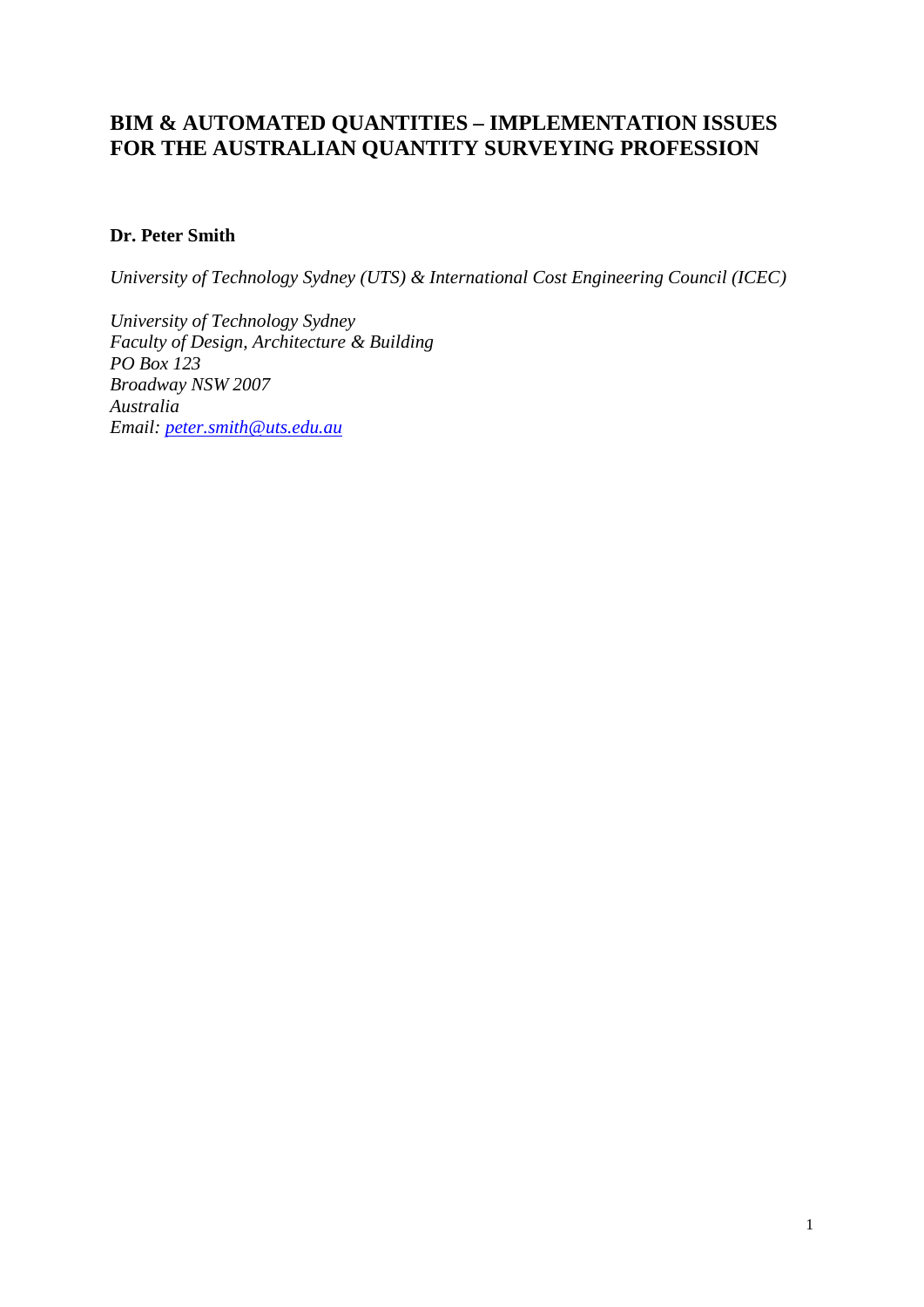### **ABSTRACT**

This paper examines the issues related to the implementation of Building Information Modeling (BIM) and Automated Quantities technologies by the Australian Quantity Surveying profession. The paper is based on a review of current industry trends and issues with BIM implementation, detailed interviews with quantity surveying firms in Australia to evaluate how the profession is dealing with BIM implementation and a case study of a quantity surveying at the forefront of BIM implementation. Current industry procurement and technological trends clearly indicate that firms who are unable to reengineer their work practices to evolve with these trends and technological advances will find it increasingly difficult to prosper. The literature review and interviews reveal that there are considerable implementation issues for not only the quantity surveying profession but the construction industry generally in Australia. The key problem relates to quality issues with BIM models – the industry requires high quality BIM models for all professionals to be able to use the model most effectively and, more importantly, trust the accuracy of the information and data that is being generated. Liability issues for incorrect information/data generated from the models were also highlighted as a major area that needs addressing. The paper concludes with a case study of a quantity surveying firm successfully engaging in and leading BIM development to demonstrate that these issues are not insurmountable.

**Keywords**: Building Information Modeling, Automated Quantities, Quantity Surveying.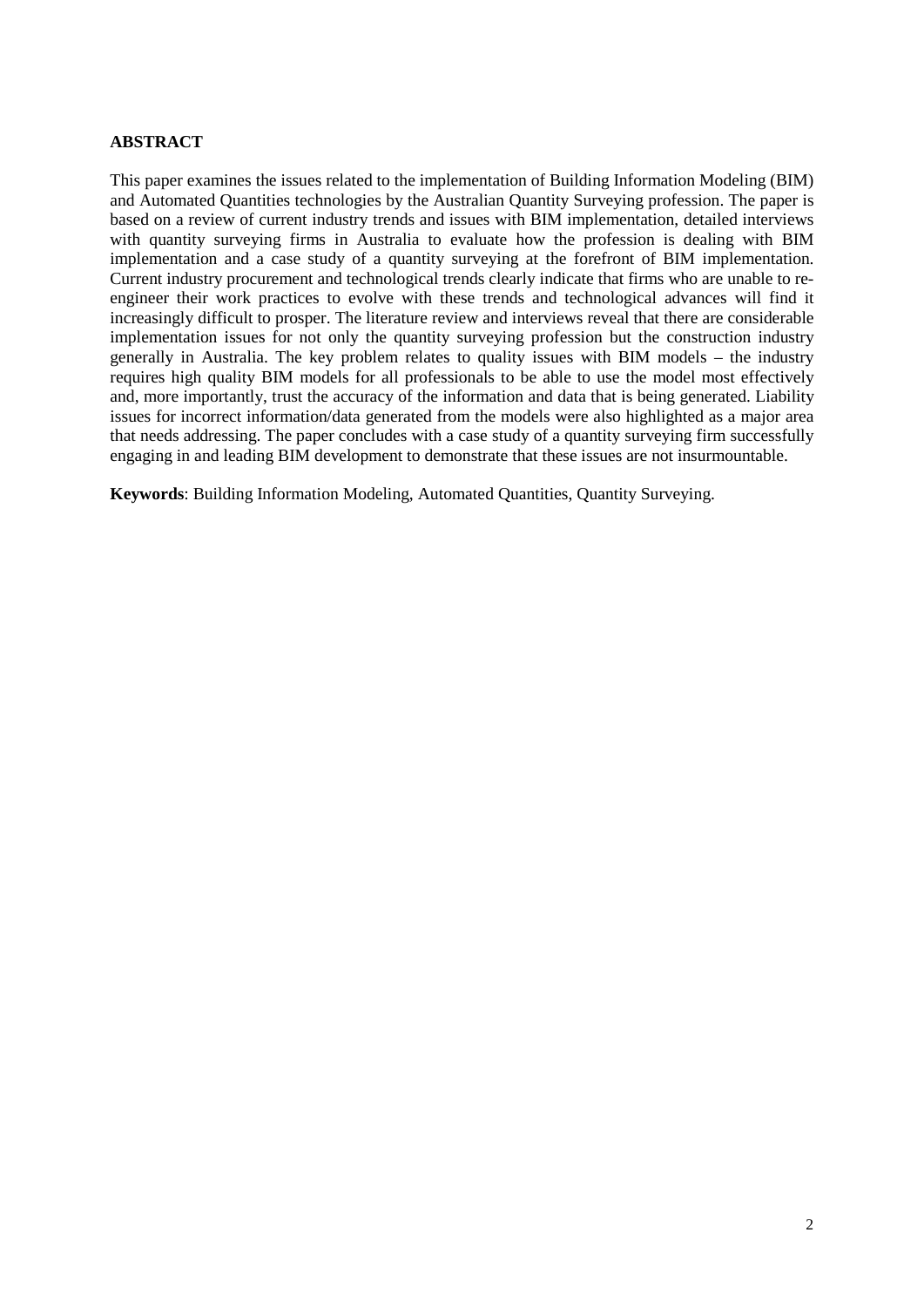### **PROFILE OF SPEAKER**

### **Dr. Peter Smith**

Peter is the Secretary General of the International Cost Engineering Council (ICEC) and is the Program Director of the Construction Project Management Programs at the University of Technology Sydney (UTS). He has also run his own private QS consultancy practice since 1989. Peter has over 32 years experience as a QS practitioner and has a bachelors and masters degree in quantity surveying from the University of Technology Sydney and a PhD from the University of Sydney. He is a Fellow of the Australian Institute of Quantity Surveyors (AIQS), a Fellow of the Royal Institution of Chartered Surveyors (RICS) and a corporate member of the Australian Institute of Building (AIB) and the Association for the Advancement of Cost Engineering International (AACE). He is regularly engaged as an expert witness in litigation cases involving construction disputes. He has published widely in the fields of international project cost management, quantity surveying, cost engineering, life cycle costing and housing affordability.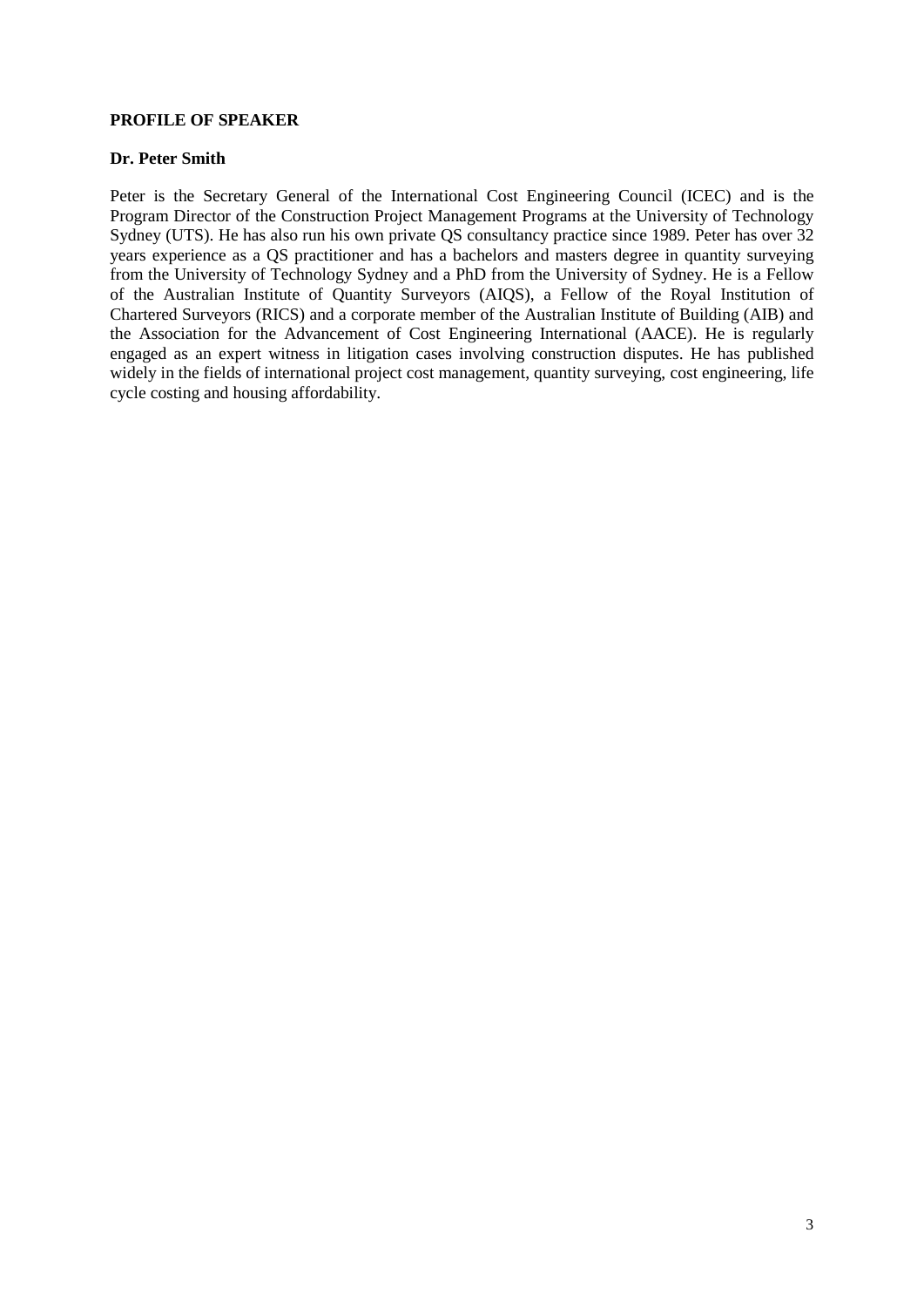### **INTRODUCTION**

The implementation of Building Information Modeling (BIM) on construction projects is gaining momentum around many parts of the globe. Whilst the technology underpinning BIM has been around for well over a decade BIM implementation and take-up has been relatively slow in the construction industry compared to industries such as manufacturing and engineering. This is starting to change as building proprietors and government entities increasingly become a driving force for the adoption of BIM by mandating its use on their projects and the technology and implementation issues continue to improve.

BIM and automated quantities technologies provide both enormous opportunities and challenges for the quantity surveying profession. As quantification increasingly becomes automated and BIM models develop the role of the quantity surveyor will need to adapt accordingly to provide more sophisticated cost management services that incorporate 4D time and 5D cost modelling and sharing cost information/data with the project team as part of the BIM integrated project delivery approach.

This paper will commence with a review of current BIM implementation trends and issues in the construction industry both within Australia and globally and will then focus on the issues for the quantity surveying profession in Australia. The latter will be based on detailed interviews with Australian Quantity Surveying firms. This will then be compared with a case study of innovative BIM approaches being used by a leading quantity surveying firm in the field.

### **LITERATURE REVIEW**

#### **Defining BIM**

A rudimentary issue is the high level of confusion in the industry about what BIM is and this is not helped by a wide variety of terminology used to describe it (Goucher 2013, Building Smart 2012, RICS 2013, Owen 2010). Building Smart, previously the International Alliance for Interoperability (IAI), continue to be one of the key industry leaders of BIM development over the past decade and have investigated the varying terminology being used. They have formed the following definitions:

*'A Building Information Model is a 3D object database that can be easily visualised, has rich data and structured information. Building Information Modelling is a process of representing building and infrastructure over its whole life cycle from planning, design, construction, operations, maintenance and recycling. BIM importantly provides a framework for collaboration, a multi-disciplinary environment that brings together all the parties that design, construct and operate a facility, suggesting a new model of procurement Integrated Project Delivery (IPD)'*. (Building Smart 2012, p. 7).

The RICS (2012) contend that BIM does not simply involve the use of new software/technology but rather that it requires a different way of thinking and a new approach to project procurement and delivery. Fundamental to this is the need to move from the traditional approach of project participants working on separate information pools typically with different and incompatible software technologies to a totally integrated common platform whereby participants can share and work on the same information – the BIM model is the primary tool for the whole project team.

BIM involves more than just 3D modelling and is also commonly defined in further dimensions such as 4D (time), 5D (cost) and even 6D (as-built operation). 4D links information and data in the 3D object model with project programming and scheduling data and facilitates the simulation analysis of construction activities. 5D integrates all of this information with cost data such as quantities, schedules and prices. 6D represents the as-built model that can then be used during the operational stages of the facility. Mitchell (2012) describes the importance for the quantity surveying profession to embrace the  $5<sup>th</sup>$  dimension and become key players in the BIM environment – the '5D Quantity Surveyor'.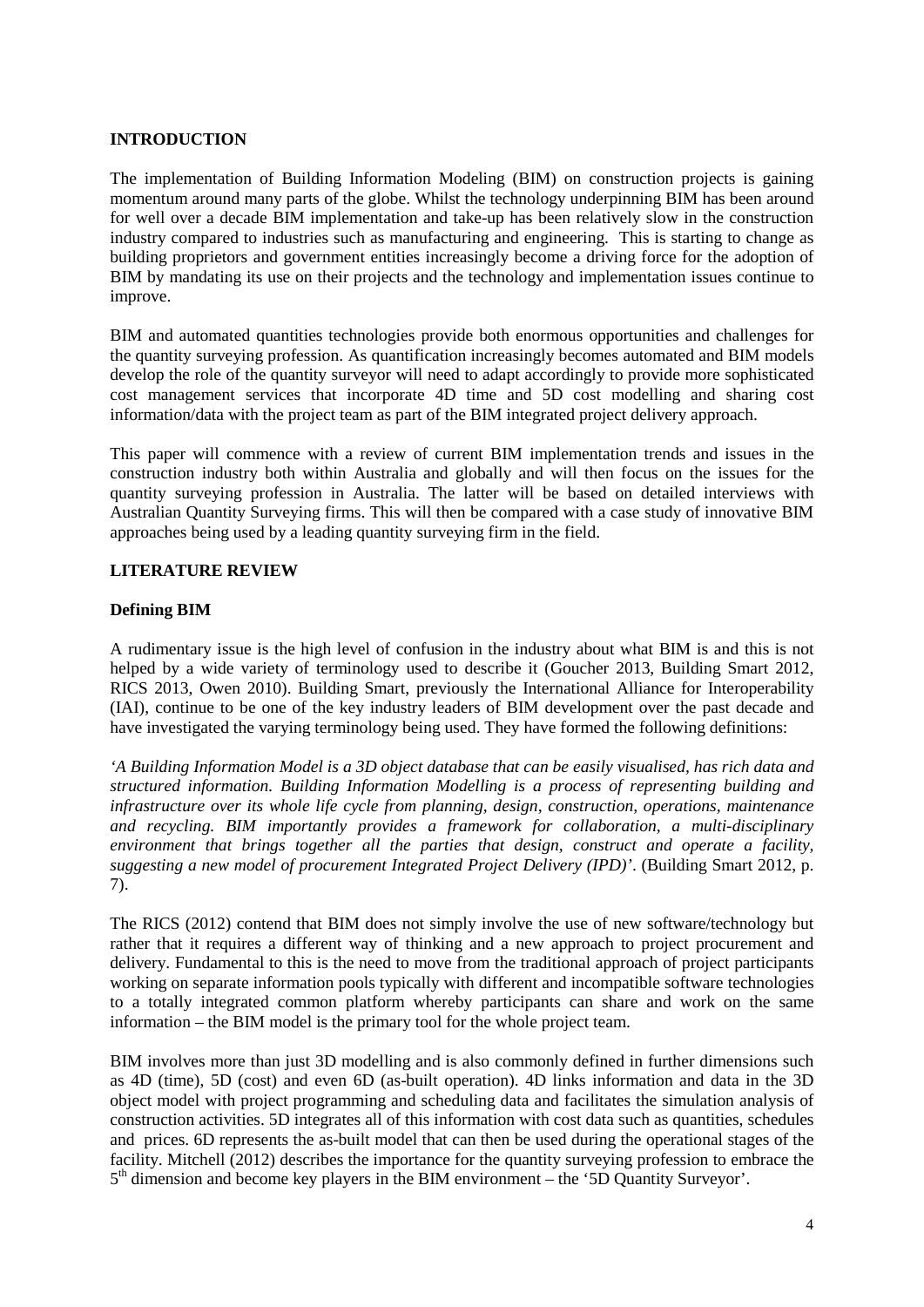Muzvimwe (2011) supports this notion and describes the value of the quantity surveyor in being able to simulate and explore various design and construction scenarios for the client in real time through having their cost data and quantities integrally linked in the live BIM model. This certainly raises the value of the quantity surveying service but is dependant on the quantity surveyor having BIM capability/expertise, sharing their cost data in the model and having the experience, expertise and intuition to analyse and critique the information that is being generated by the model.

The concept of Integrated Project Delivery (IPD) is now widely supported as being integral to the successful implementation of BIM. The American Institute of Architects define IPD as *'a project delivery approach that integrates people, systems, business structures and practices into a process that collaboratively harnesses the talents and insights of all participants to optimize project results, increase value to the owner, reduce waste, and maximize efficiency through all phases of design, fabrication, and construction'* (IAI 2007, p.2). BIM facilitates this by enabling far better and efficient information collaboration between project participants. IPD also incorporates the concepts of lean construction to increase productivity and efficiencies in the delivery process.

A study by Allen (2010) found that the adoption of BIM in collaboration with IPD delivery strategies could improve productivity in the Australian construction industry by 6-9%. CIFE (2007) analysed 32 major construction projects in the United States that used BIM and found the following returns on the investment in BIM: Cost Estimating accuracy within 3%, up to 40% elimination of unbudgeted change, savings of up to 10% of the contract value through clash detections, up to 80% reduction in time to generate cost estimates and up to 7% reduction project time.

### **Global BIM Implementation Trends**

North America and the Scandinavian regions are generally regarded as the construction industry leaders in BIM development and implementation (Wong et al. 2009). McGraw Hill Construction (2013) found that BIM adoption by project team professionals in the North American industry had grown from 17% in 2007 to 71% in 2012 which demonstrates that BIM is now in the mainstream in the industry. This indicates that this region is leading the way on a global scale. A major catalyst for this dates back to 2003 when the General Services Administration (GSA) established a National 3D-4D-BIM program through its Public Buildings Service (PBS) Office. As a major public sector client with approximately 8700 buildings across the United States this program has had a tremendous influence on BIM adoption thus demonstrating the importance of major client and government leadership for the industry (Building Smart 2012).

Brown (2008) also found that there was a significant increase in support for BIM in the United States following the publication of two major reports by the National Institute of Standards and Technology (NIST) that measured the cost consequences of inadequate interoperability in the capital facilities sector of the US construction industry. They estimated the annual cost burden to US\$15.8 billion.

The Scandinavian region also has a strong BIM development and implementation track record. Government mandates for the use of BIM on government projects have provided further impetus in countries such as Finland, Norway, and Denmark. The Finnish Government have invested heavily in IT research in the construction industry since the 1970s (Granholm 2011). They recently released a Universal BIM Guide for the industry which is being heavily supported. The Finnish public sector is the key driver in BIM adoption with Senate Properties, a major government entity with a property asset portfolio of approximately 6 billion Euros, a major leader requiring BIM on their projects and undertaking many pilot and research projects. Across the industry BIM is used on 20-30% of government projects with predictions that this will increase in the near future to 50% (Koppinen & Henttinen 2012). In Denmark the Danish Enterprise and Construction Authority established a Digital Construction Program in 2007 that has been implemented by major government entities. The program requires that BIM is used on all projects over 5.5 million Euros with information exchanged using the Industry Foundation Class (IFC) format. A number of reports and guidelines have been produced to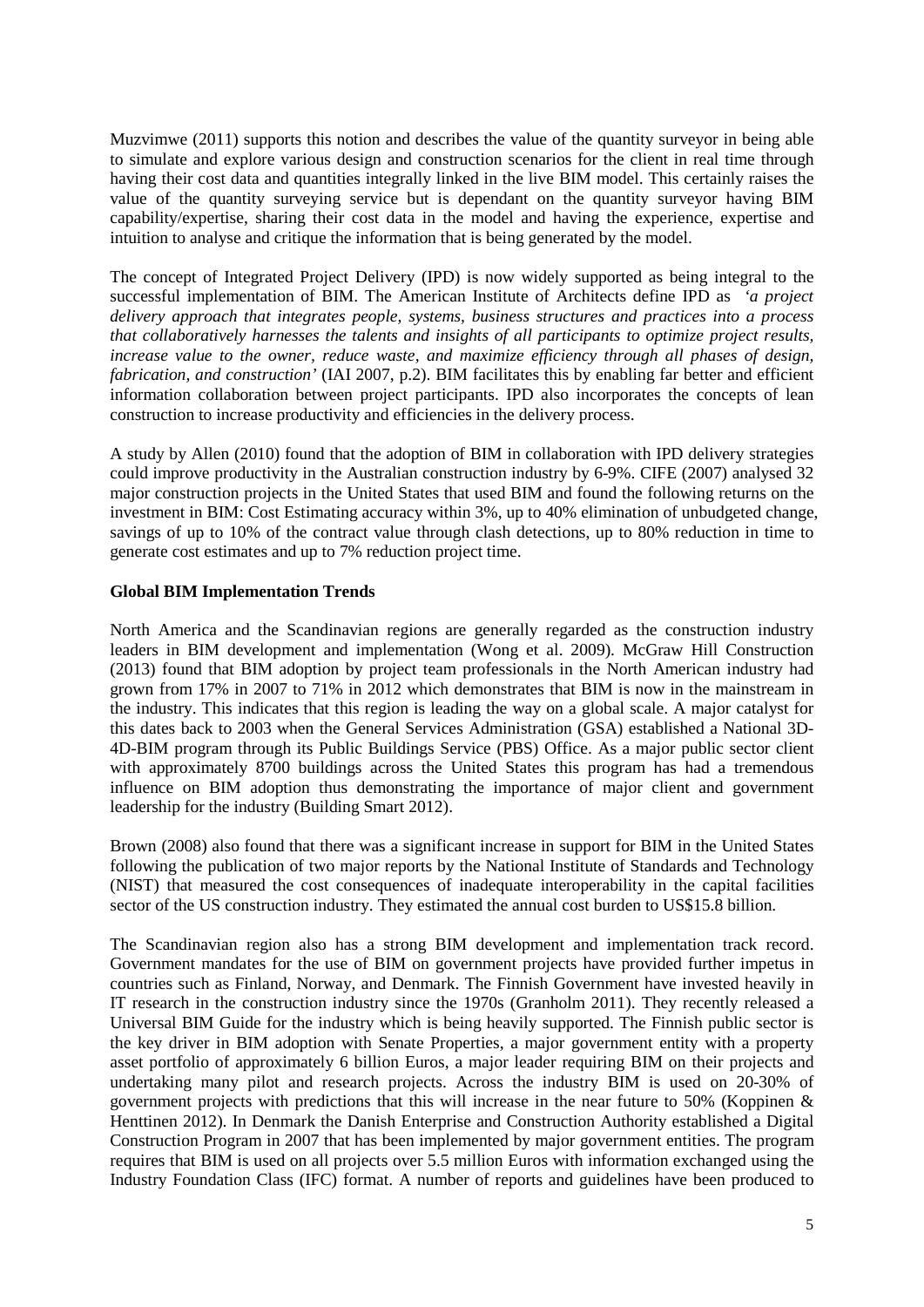assist firms in meeting these requirements (Building Smart 2012). In Norway Statsbygg is the Norwegian government's construction and project management representative and requires the use of BIM on all public projects. The Norwegian government is a strong supporter of BIM and invests heavily in research and development (Granholm 2011).

Singapore is also emerging as a world leader in BIM implementation. The Singapore Building and Construction Authority (BCA) have developed a strategy to have BIM widely implemented on public projects by 2015 (Granholm 2011). The government has also established a Construction Productivity and Capability Fund (CPCF) of S\$250 million with BIM a key target. In 2000 the Construction and Real Estate Network (CORENET) program was established as a strategic initiative to drive transformation in the industry through the use of information technology. CORENET provides the infrastructure for the exchange of information amongst all project participants. The CORENET e-Plan Check system for development applications is a further initiative to encourage the industry to use BIM. The system enables architects and engineers to check their BIM designed buildings for regulatory compliance through an online 'gateway'. Singapore has adopted the Industry Foundation Classes (IFC) as the standard for BIM implementation (Building Smart 2012).

In the United Kingdom the government has introduced a BIM implementation strategy for the UK construction industry that is considered by many to be the most ambitious and advanced centrally driven BIM implementation program in the world (HM Government 2012). The objective is to transform the UK industry into a global BIM leader in a relatively short space of time (Withers 2012). In May 2011 the UK Government Construction Strategy was published which detailed the government's intention to require BIM on all of its projects by 2016 through a 5 year staged implementation plan. BIM is seen as central to the government's objective in achieving a 20% saving in procurement costs (Cabinet Office 2011). This strategy has had a dramatic impact on the UK industry as firms scramble to develop the necessary technological capabilities to meet these requirements. This strategy has the potential to influence BIM implementation on a wider global scale as other countries take note of these developments.

### **BIM Implementation by the Quantity Surveying Profession**

The RICS (2011) undertook a survey of BIM usage by Quantity Surveyors in the United Kingdom and the United States which is likely to be the most comprehensive survey of its type around the world to date. The survey provides a snapshot of the level of BIM adoption by the quantity surveying profession and the issues encountered that may well be applicable to many other countries in which quantity surveyors operate.

The survey was sent to 8,500 RICS members in April 2011 asking about their firm's engagement with BIM with 298 responses from quantity surveyors (156) and building surveyors (96). The following outlines the key findings from the quantity surveyor responses.

Only 10% of QS firms used BIM regularly with a further 29% having limited engagement with BIM. Accordingly 61% of QS firms had no engagement with BIM. For the QSs that were using BIM the most frequent use was for construction scheduling (14%) followed by the extraction of quantities and facilities/asset management (both 8%). Only 4% of QS firms regularly invest in BIM training and only 10% actively assessing BIM tools for potential adoption (RICS 2011.

This indicates that the QS profession in this region is not embracing BIM to the level that is needed. However, given that the UK government mandate for BIM usage was introduced at the time of this survey it would be interesting to see what effect this has had on QS firms since then. The biggest barriers for QS firms adopting BIM were cited as the lack of client demand, training, application interfaces and standards.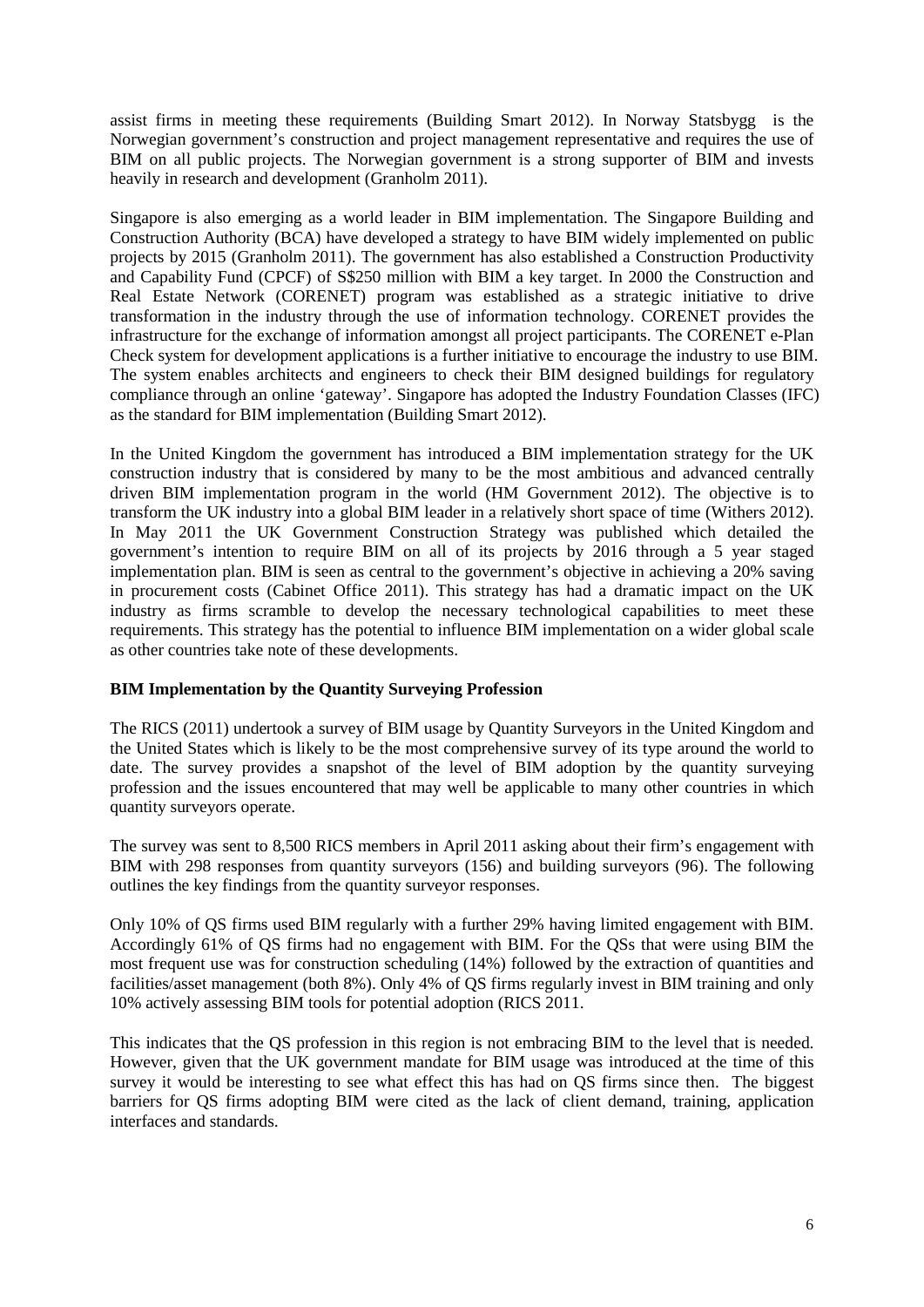### **BIM Implementation in Australia**

In Australia BIM use in the construction industry is not currently widespread and there has not been any government mandates to use BIM on projects of any note. But the past five years has since interest in BIM adoption intensifying as a result of a number of initiatives to engage and inform project stakeholders about the potential productivity gains and gaining competitive advantage (CIBER 2012). These initiatives include the development of Australasian BIM guides such as the 'National BIM Guide' by the National Specification (NATSPEC), 'National Guidelines for Digital Modelling' by the Corporate Research Centre for Construction Innovation (CRC-CI), the 'Australian and New Zealand Revit Standards' (ANZRS) and the BIM-MEP<sup>AUS</sup> guidelines and models. The 'buildingSmart' organisation (previously called the International Alliance for Interoperability) continue to play a major leading role in BIM development and implementation in Australia that includes establishing an 'Open BIM Alliance of Australia' that involves an alliance with a number of software vendors to promote the concept of 'Open BIM' (CIBER 2012)

The CRC-CI 'National Building Guidelines for Digital Modelling' have received widespread industry support. They have produced the following BIM Integration Map that is widely cited both in Australia and internationally:



**Figure 1: Australian BIM Integration Roadmap (CRC 2009, p. 13)**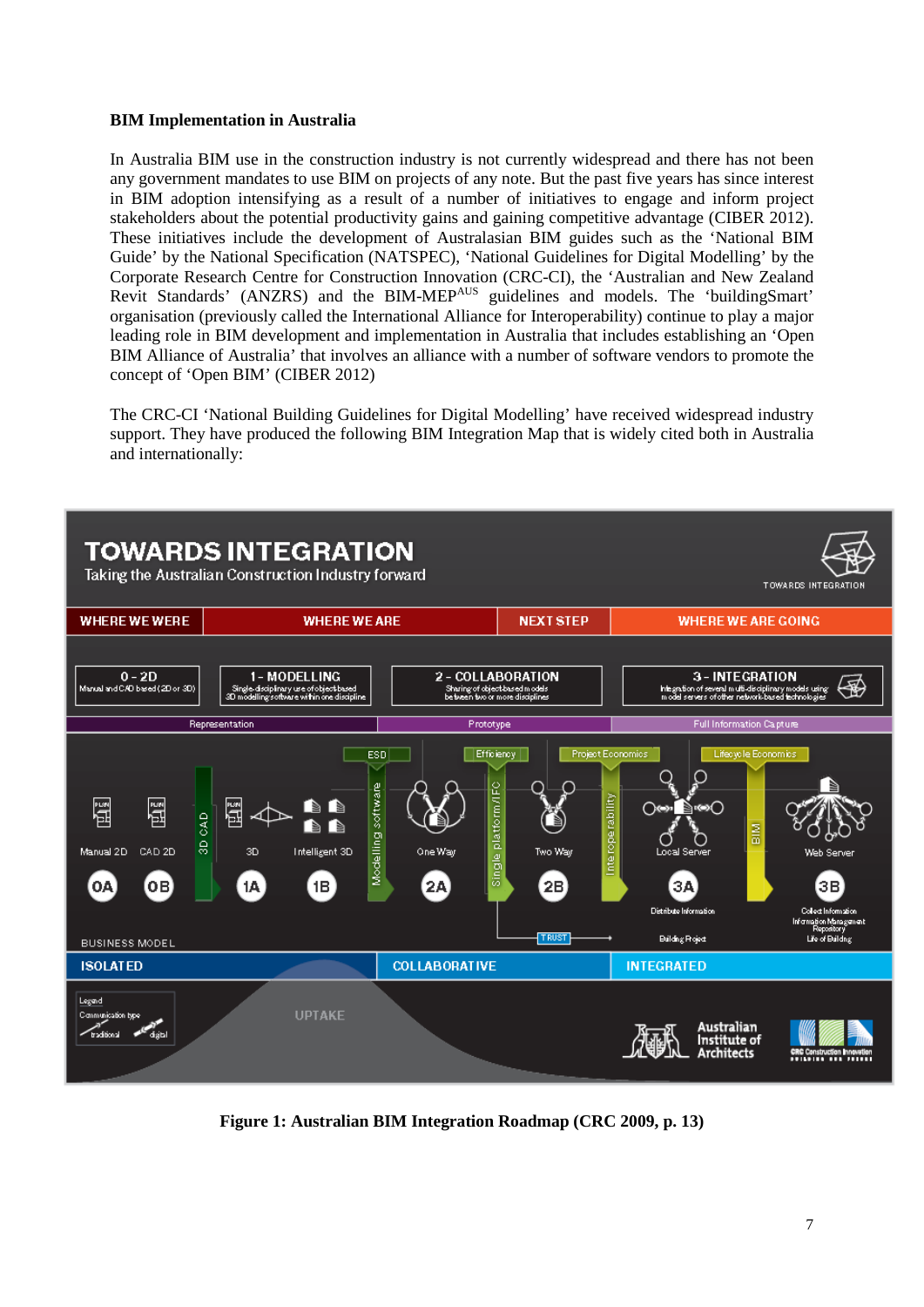Figure 1 provides the 'road map' for implementation of BIM across the industry. It shows the initial stages of the movement from 2D CAD to 3D modelling with different disciplines increasingly working collaboratively. The initial stages take place in-house but then opportunities arise to integrate information from other consultants, contractors, sub-contractors and others who are working on the same project. The final stage is integration, with full information capture for the project (AIA 2010). Building Smart (2012) found that BIM implementation has accelerated markedly in Australia since 2008-09 due to a significant increase in the number of engineering firms adopting BIM thus facilitating multi-disciplinary BIM collaboration (as the larger architectural practices have been using BIM technologies since the late 1990s).

The main driver for BIM implementation is the potential economic benefits at both macro and micro levels. The business case for firms in the industry is becoming clearer and the economic benefits for government are increasingly being recognised.

#### **BIM Implementation Issues In Australia**

BIM implementation issues in Australia are not dissimilar to those experienced in other countries. The AIA (2010, p.2) highlight leadership as the key requirement. *'Leadership is required to move the AEC industry forward. Users of BIM are taking different approaches to solving the issues that are presented, and the resulting fragmented approach across the industry has made it difficult to capitalise on the considerable benefits of a coordinated approach based on trust, communication and commitment'*.

To this end government is widely cited as the key driving force for change and that leadership should stem from that level (CIBER 2012, AIA 2010). The AIA (2010) contend that the Australian federal government should provide the leadership to facilitate a coordinated approach across all state and territory boundaries.

In a major industry report titled the National Building Information Modelling Initiative, Building Smart (2012) developed key recommendations for BIM implementation which also serve to provide an excellent synopis of the main issues facing the industry. These recommendations focused on industry and government working together and comprised the following:

- An Australian government mandate should be developed that requires full 3D collaborative BIM based on open standards to be used on all Australian government projects by 1 July 2016
	- Encourage all states and territories to do likewise though the Australian Council of Governments
- Implement the proposed 'National BIM Initiative Implementation Plan' comprising the following six programs:

**Procurement:** develop procurement contract that support collaborative model –based procurement systems

**BIM Guidelines:** develop a set of Australian BIM guidelines based on collaborative working, open standards and alignment with global best practice

**Education:** deliver industry awareness and re-training programs through a national BIM education taskforce and develop multi-disciplinary BIM curriculum, vocational training and professional development

**Product Data and BIM Libraries:** establish an Australian online BIM Products Library for easy access to certified product data for use in all types of model-based applications

**Process and Data Exchange:** establish open standard data exchange protocols that will support collaboration and facilitate integration

**Regulatory Framework:** establish a mechanism for planners, local government and government regulatory bodies with integrated data on building and services, land, geospatial and definition of human and related activities to measure and analyse performance of the built form

**Pilot Projects:** encourage and support pilot projects to demonstrate and verify the readiness of the outputs from the six work programs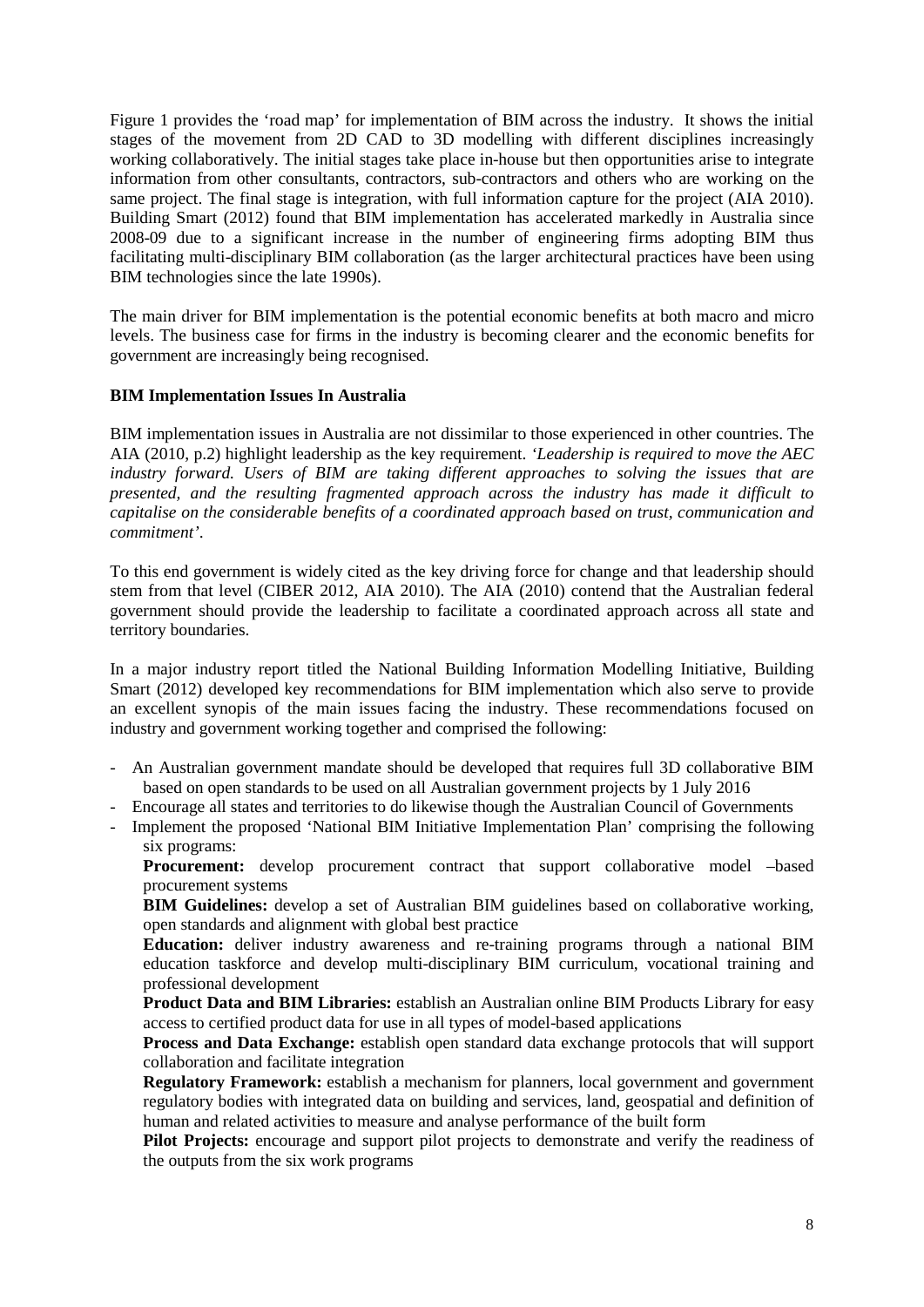- Establish a taskforce with key stakeholder representation to manage a 5 year program for the delivery of the above (Building Smart 2012, p.4)

The AIA (2010) also emphasised the need for industry and professional associations to be more proactive and to help lead the many changes required in the industry. They developed a series of key recommendations for BIM implementation which also provide insight into the industry issues:

- Leadership and coordination across the industry with government mandates for BIM use and industry/professional association partnerships to work together
- Industry skills development with coordinated approaches to training
- Multi-disciplinary approaches to education with universities and colleges providing BIM courses across disciplines and faculties
- Software compatibility development
- Client BIM awareness and education strategies (AIA 2010, p. 12)

### **RESEARCH METHODOLOGY**

The literature review revealed that there has not been any current study carried out on the level of BIM adoption and implementation by the quantity surveying profession in Australia. Accordingly the research methodology adopted for this study was to undertake industry interviews with medium to large quantity surveying firms in Australia and to undertake a case study analysis of one quantity surveying firm that is providing innovative leadership in terms of BIM implementation.

The quantity surveying firms comprised three medium sized firms (10-20 employees) and three large firms (20 plus employees). All of the firms had affiliated offices in Australia but focus was placed on the quantity surveying services provided by the home office. The firms were located in NSW and Queensland. Four of the firms (the three large firms and one medium sized firm) had experience with the use of BIM and automated quantities whilst the other two firms had limited experience with automated quantities and no experience with BIM on their projects to date.

The interviews were conducted individually with experienced quantity surveying practitioners from each of the firms and involved general discussions on the benefits and issues surrounding BIM and automated quantities implementation. The interviews enabled a deeper interrogation and understanding of the issues than might be obtained via questionnaire surveys. The firms represented a good indicative sampling of medium and large sized firms in the Australian quantity surveying profession.

The interviews were complemented by an in-depth case study of a medium sized quantity surveying firm that is one of the leading QS proponents of BIM and automated quantities adoption with a reputation for leading edge innovative approaches.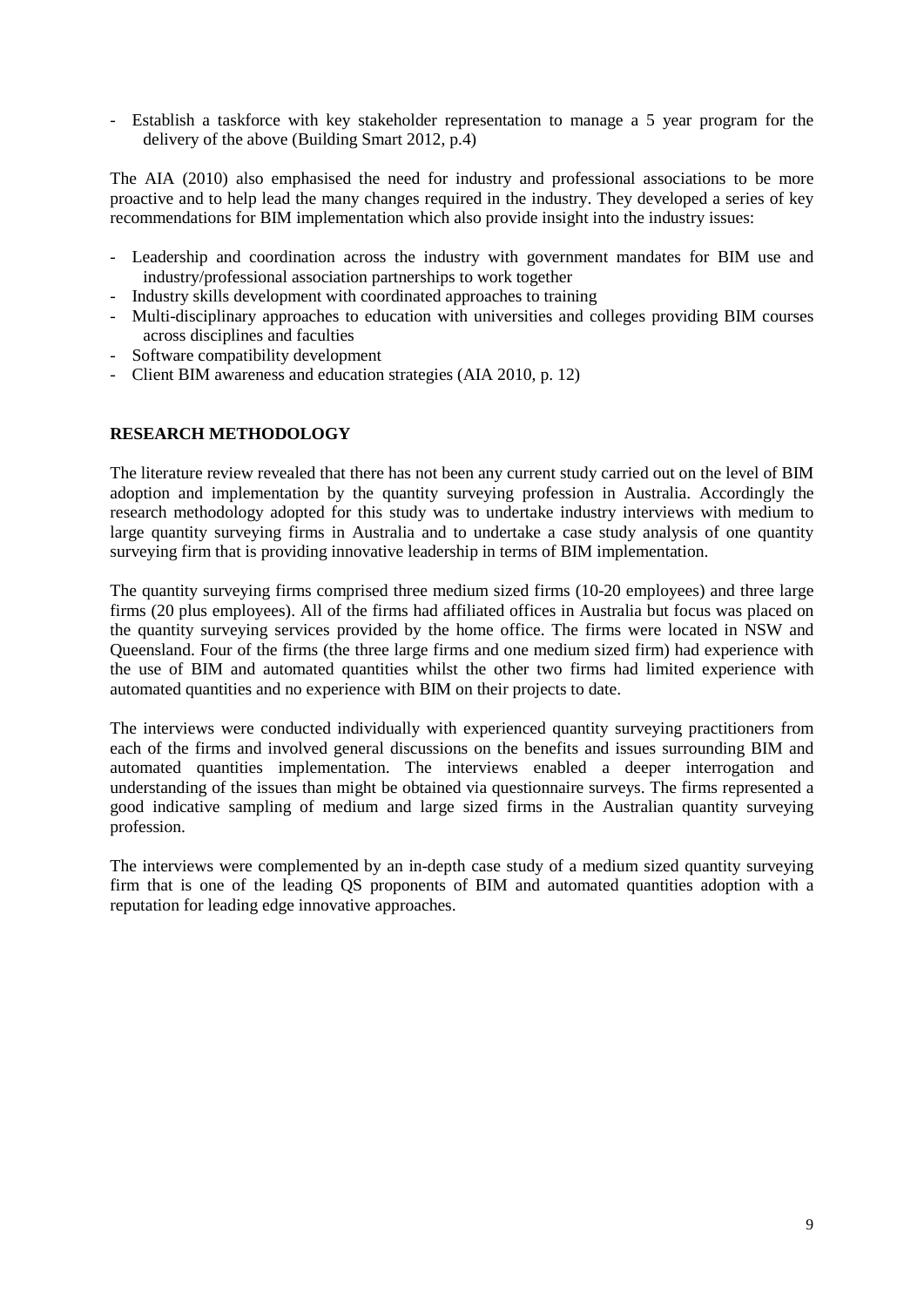### **RESEARCH RESULTS – INDUSTRY INTERVIEWS**

The interviewees were asked a range of questions relating to the issues, problems and benefits associated with the implementation of BIM and automated quantities. The following provides a summary of the main findings.

### **Automated Quantities**

All of the firms interviewed used automated quantities software to prepare quantities on their projects. Four of the firms used this software extensively particularly in the cost planning stages whilst the other two firms used such software in a limited capacity. The firms used both proprietary and in-house software with the CostX program the most commonly used program. The CostX program is now the most widely used software of this type in Australia and is now used in over 40 countries around the world (Exactal 2013). The CostX program and the in-house programs were all capable of linking in with BIM models.

The firms all agreed that they were on the 'automated quantities' path and that this would continue to develop as their own expertise and the software improved. The main issue that they found was in the quality of the electronic documentation (be it 2D, 3D or BIM models). The quality of documentation is critical to the development of accurate quantities and this issue has existed long before the introduction of electronic documentation. In the traditional 2D paper based days interrogation of the drawings and queries to correct design and information errors and inconsistencies was a normal part of the measurement process. The firms stressed that nothing has changed in the new electronic environment. The documentation still needs to be checked for errors and inconsistencies.

The new problem though is that it is more difficult to check the documentation accuracy despite advances in clash detection in BIM models. In the 2D days measurers would spend days and weeks measuring and 'absorbing' the project information in great detail. In the electronic 3D environment far less time is spent measuring and 'absorbing' and understanding the documentation details. There is also a new breed of young quantity surveyors who don't have that solid fundamental training in 2D paper-based measurement and may lack the experience and expertise to identify problems in CAD/BIM models as they might have done in the 2D environment. This leads to the major problem of not trusting the automatic quantities produced due to quality issues with the model. Problems may also occur where quantity surveyors are not fully conversant with the automated quantities software. This requires experience, expertise and intuition to be able to identify problems with the quantities produced.

The firms only use automated quantities to the extent that is feasible – whilst ideally suited to cost planning measurement there are still limitations with more detailed measurement for Bills of Quantities, Builders Quantities and other detailed estimating requirements. Automatic quantities will also only reflect what is detailed in the model– the need to identify information and quantities not in the electronic model is critical. It is also of note that with all of the interviewed firms a considerable amount of measurement is still done via traditional means (i.e. not automated quantities) particularly with respect to detailed measurements for Bills of Quantities and Contract/Claims Administration. All firms saw automated quantities as a 'journey' as they evolve with the technology and use it where practical and useful. They all agreed that there has been a significant increase in the use of automated quantities over the past few years within their firms.

### **BIM Demand**

Four of the firms have been involved with BIM on their projects albeit limited at this stage. Two of the firms have not been involved with BIM at all. The key reason cited for this limited use at this point is the lack of Client demand. The main inhibitor to greater use of BIM was that the majority of their clients and projects do not require the use of BIM. Even where BIM models are used the interviewees noted that it was not uncommon for their firms to provide their services outside the BIM model – in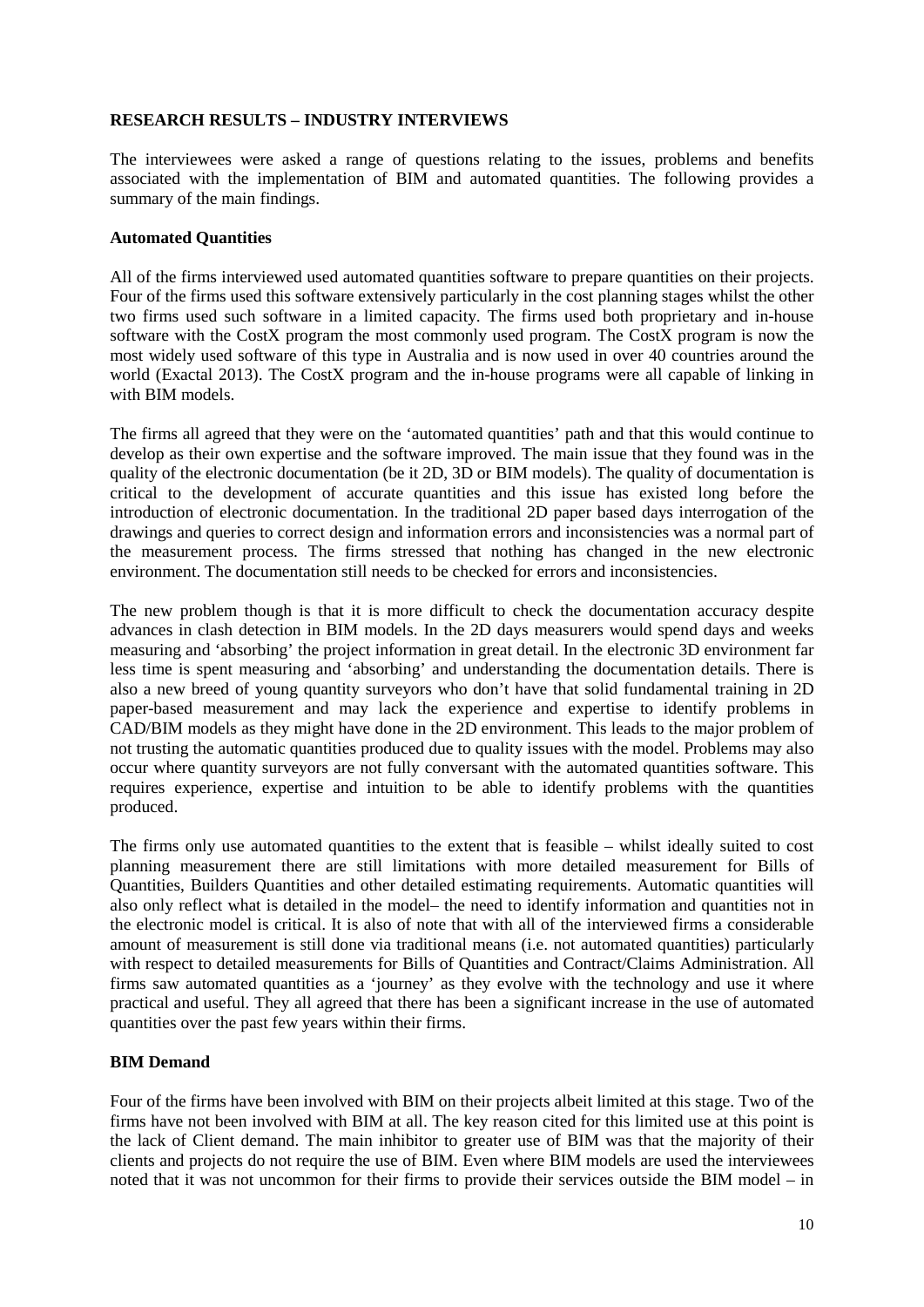other words the BIM model was not used to its full potential. However all firms recognised the need for their firms to gain expertise in the use of BIM and to be able to market these capabilities to the market. All cited the developments in the UK where the government is mandating the use of BIM on their projects by 2016 as a wake-up call for the industry in Australia. All believed that BIM use was going to accelerate over the next few years particularly in the upper end of the construction industry market and on the larger infrastructure style projects. Opinion was divided on whether the Australian government would adopt a similar implementation strategy to the UK government.

However all interviewees felt that it was a different story for the middle to the lower end of the construction sector where the capacity to develop BIM capabilities is more difficult. The industry is dominated by small firms and reaching the supply chain throughout industry will take many years.

### **Quality of the BIM Model**

As mentioned with automated quantities, all interviewees cited the quality of BIM models as their major concern. The use of BIM models require the input of vast amounts of interconnected data and information that is typically complex. Whilst BIM models have clash detection facilities there are limitations in terms of checking all information in the model. Clients also need to be prepared to invest in the proper development of a quality model – often the limitations are brought about by consultancy fees that are insufficient to develop the model to the level required. The concept of 'Rubbish In Rubbish Out' certainly holds true for BIM models. The liability for the use of inadequate or incorrect information in the model is also a major concern.

#### **Business Changes**

The move towards BIM capability and expertise requires quantity surveying firms to re-evaluate and re-engineer their business practices. The interviewees all agreed that this is nothing new for quantity surveying firms who have typically had to adapt and rebrand their services to meet the changing demands of clients and the industry generally. A trend has emerged whereby the larger quantity surveying firms are forming alliances with other firms to form global management consultancy practices that provide services well beyond the traditional domain of the quantity surveying practice.

Nevertheless the business impacts of moving to BIM and automated quantities are significant. Whilst the software and technology does require significant up-front investment the greatest cost lies in staff training and development. Whilst the aim is for this to reap benefits and competitive advantage in the longer term these development costs are significant particularly in the current climate where market activity in many sectors of Australia are at relatively low levels and fee cost-cutting amongst quantity surveyors and other construction professionals is common-place. Many firms have limited financial scope to invest in current and future digital technologies and capabilities. The added complication is that the technology is always evolving and the interviewees commented that a lot of time and expense can be spent on software and training with uncertain outcomes. The 'pioneering' path can be high risk as firms become 'test pilots' for certain technology whilst their competitors wait in the wings to see if the 'testing' will result in commercial value and competitive advantage. But all interviewees agreed that the 'wait and see' approach is no longer viable for firms that want to be key players in the construction market particularly at the top end.

Cultural business change is another challenge for firms - changing the mind-set of staff to embrace and evolve with this new technology. This is seen by many firms as the significant inhibitor to major change – the conservatism and inability to adapt by staff members. However the interviewees commented that they have noticed clear shifts in attitudes in the past couple of years as professional staff realise that if they do not evolve with this technology and develop expertise they will be left behind. The younger quantity surveying generation moving into the profession are more amenable to digital technologies and change and in many ways represent a threat to more senior personnel resistant to change.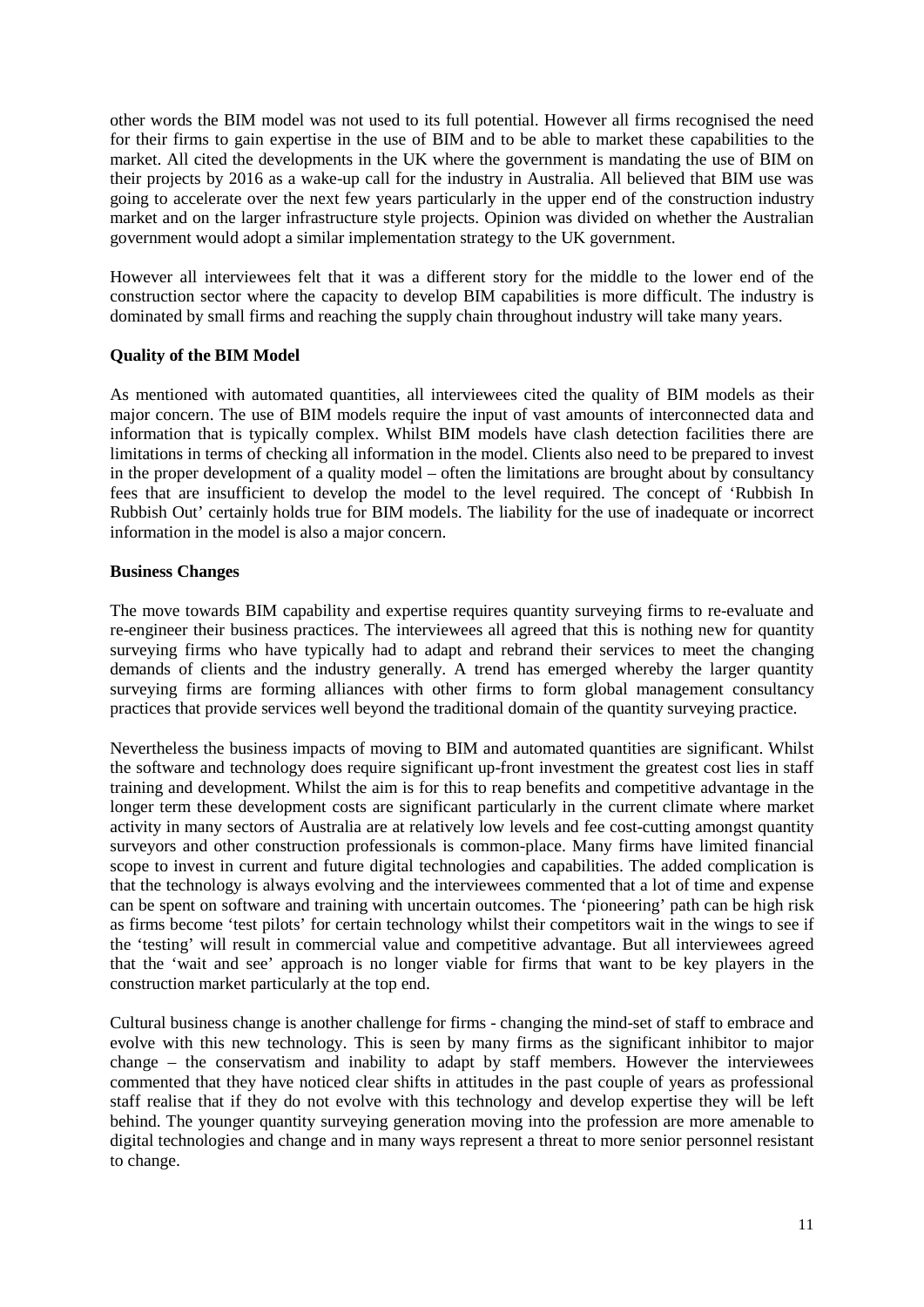The issue here raised by interviewees was whether this younger QS generation are moving too quickly with this technology without developing fundamental QS competencies and skills. Traditionally young quantity surveyors would spend much of their time physically measuring and 'absorbing' project details and documentation. The more progressive firms are now getting their young QSs to use automated quantities software immediately but there is a question of whether they are moving too fast and are not developing the analytical and checking skills and competencies required to evaluate and critique the information being automatically generated.

#### **Lack of Standards/Software Incompatibility**

All of the interviewees note that the lack of consistent standards and software incompatibility along the project supply chain remains an issue despite great improvements in recent years. Fully integrated project delivery with multi-disciplinary project teams working on a single integrated and compatible BIM model is essential for the optimal use of BIM. The scope for this currently remains limited. The use of BIM is generally considered to be currently more suited to larger projects with larger clients and contractors who have the scope to demand that all project participants have the necessary technological capability and compatible software. Even then two of the interviewees spoke of working on BIM projects but effectively working outside of the BIM model due to incompatibility issues in terms of not only software but also standards and practices. This is also compounded by key parties in the project supply chain not meeting the capabilities required. All agreed that these issues will continue to improve but nonetheless are critical for successful BIM implantation across the industry.

#### **Sharing Cost Data Information**

The full implementation of BIM on projects involves the sharing of information amongst project participants. A quantity surveying firm's cost databases provide the foundation for the quality and value of the services they provide and can provide significant competitive advantage. Accordingly the concept of sharing this cost data with the project team is still being addressed by firms. Interviewees all noted that this is an issue not easily resolved but agreed that as BIM becomes more mainstream over time this concept will become a reality for firms – either share their data or not be involved.

#### **Legal/Contractual/Insurance Issues**

The legal and contractual issues relating to BIM projects are still being addressed and create considerable uncertainty for BIM participants. The interviewees agreed that this needs to be resolved before the full collaborative potential of BIM can be realised. This starts with clearly establishing legal ownership of the model and legal responsibility for errors and problems with the model through the whole life cycle of the model. The uncertainty over legal liability is also creating issues for insurers in the industry which has obvious implications for firms providing services on BIM projects. This creates uncertainty over insurance coverage and may lead to insurance exclusion for BIM projects.

### **Overall**

Overall the interviewees all agreed that the path to BIM is inevitable but the rate of adoption and implementation remains to be seen. At the moment it appears that BIM is more suited to larger projects where the project teams have the requisite capabilities. Government mandates to use BIM on public sector projects would certainly accelerate BIM implementation but the interviewees expressed concern over whether the industry is ready for this and that it could do more harm than good. Insolvency in the construction industry is at very high levels with a number of major Australian contractors going into liquidation and thousands of other smaller firms going into bankruptcy/liquidation. The reality is that a large number of firms simply do not have the financial capacity to invest in the future by developing BIM capability – many are struggling with short term survival. But longer term the potential for BIM and Integrated Project Delivery (IPD) processes to greatly improve production efficiencies and outputs in the industry may make this short term pain worthwhile.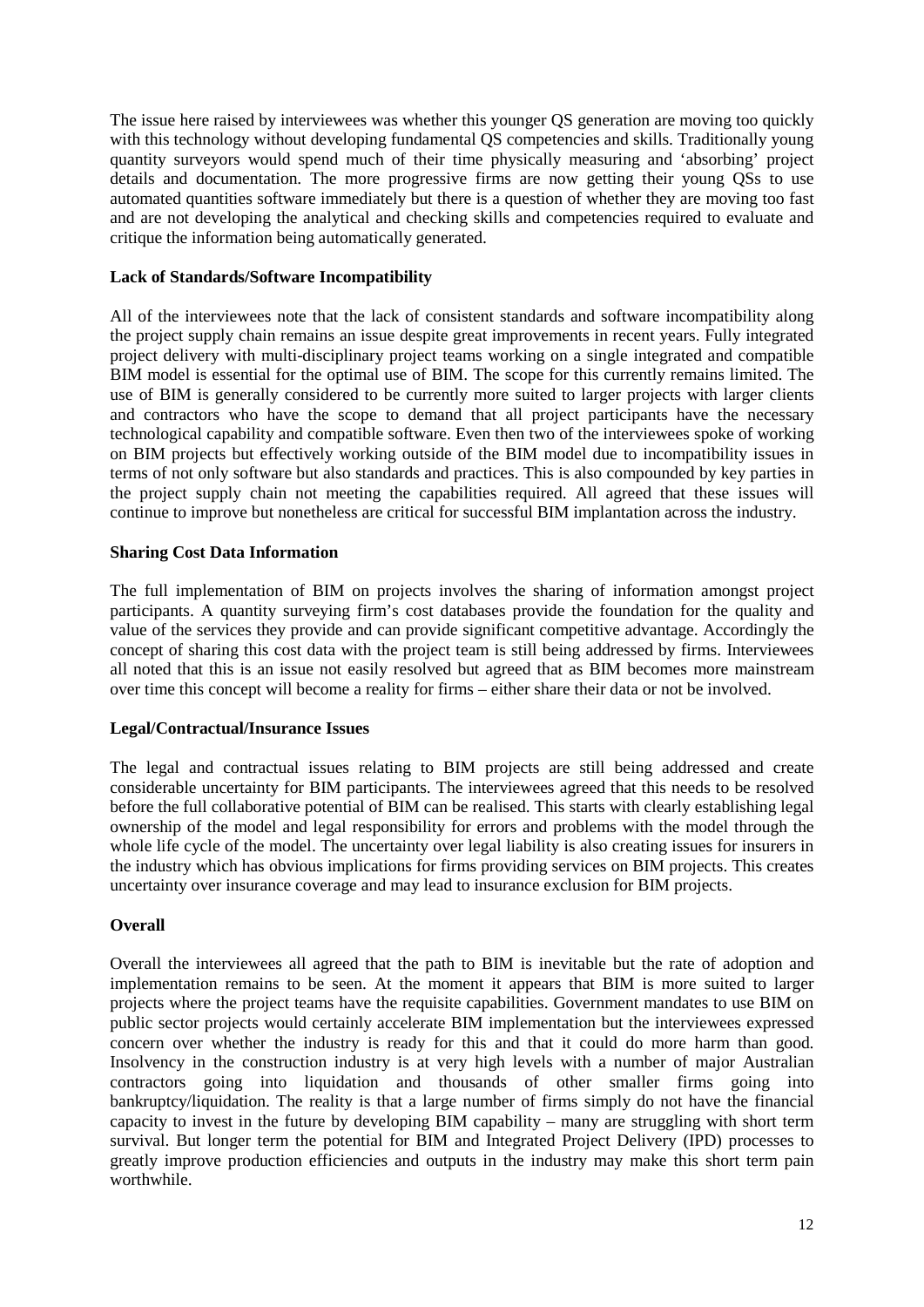### **RESEARCH RESULTS – CASE STUDY**

The research interviews were then augmented by a case study analysis of the quantity surveying firm Mitchell Brandtman - one of the most innovative and progressive QS firms in Australia. The purpose of the case study is to demonstrate what is possible for the quantity surveying profession in the BIM and digital technologies fields and to highlight the visionary approaches being undertaken in relation to the role of the modern day quantity surveyor. This case study is based on correspondence with the firm's Managing Director, David Mitchell, and a variety of information published by the firm and David (Mitchell 2012, Mitchell 2013, Mitchell Brandtman 2013).

### **Background to Firm**

Mitchell Brandtmann is a medium sized Quantity Surveying firm that was established in 1970. The main office is in Brisbane, Queensland with branches in NSW, Victoria, ACT and regional Queensland. The firm is well known for its innovative approaches particularly with respect to the use of Information Technology (IT). They are leading QS BIM specialists having been involved in the implementation and development of BIM for over a decade. They have a long history of Information Technology (IT) development having commenced their IT journey in 1981 with the objective of making their business practices more efficient and productive.

They first began utilising CAD systems in 1997 and soon began working on automated quantities generation testing a number of systems. In 2003 they moved to the CostX automated quantities software system and have been integrally involved in the development and use of this software ever since. This has coincided with extensive research and development in the BIM field to the point where they are one of the leading OS BIM proponents in Australia. This has escalated in the past few years with the firm entrenched in 5D Quantity Surveying BIM practice. They now have a dedicated 5D Team Digital Technologies Manager. The following will outline some of the leading edge and visionary practices and directions of the firm.

#### **5D Quantity Surveyors**

Mitchell Brandtman market their firm as '5D Quantity Surveyors and BIM Advocates and Specialists'. Mitchell (2012) contends that the modern day QS should be a 5D QS utilising electronic models to provide detailed 5D estimates and living cost plans in real time. Mitchell believes that the QS provides greatest value through their cost planning role at the conceptual front end stages of a project by providing cost advice and estimates on various design proposals and then refining those estimates as the design evolves. Using traditional 2D approaches this cost planning advice takes considerable time and inhibits rigorous comparative analysis within the allocated time frame for the design development process.

However Mitchell argues that the *'5D QS can do this extremely quickly, an endless number of times and in a complexity of combinations. A 5D QS can also re-estimate the developing design an endless number of times providing feedback on the estimate variances and corrective suggestions'* (Mitchell 2012, p.4). The ability to simulate a range of design options with real-time cost advice sets the 5D QS apart and arguably places them at the top of the 'value chain' for project clients. This is simply not possible with the traditional 2D QS due to their labour intensive approaches – numerous 'what if' simulation cost calculations would take far too long manually.

Mitchell (2012) refers to this as the 5D 'Living Cost Plan'. He argues that these modern techniques can be used within traditional frameworks but that it is the behaviour and how the technology is used that is more important than the software.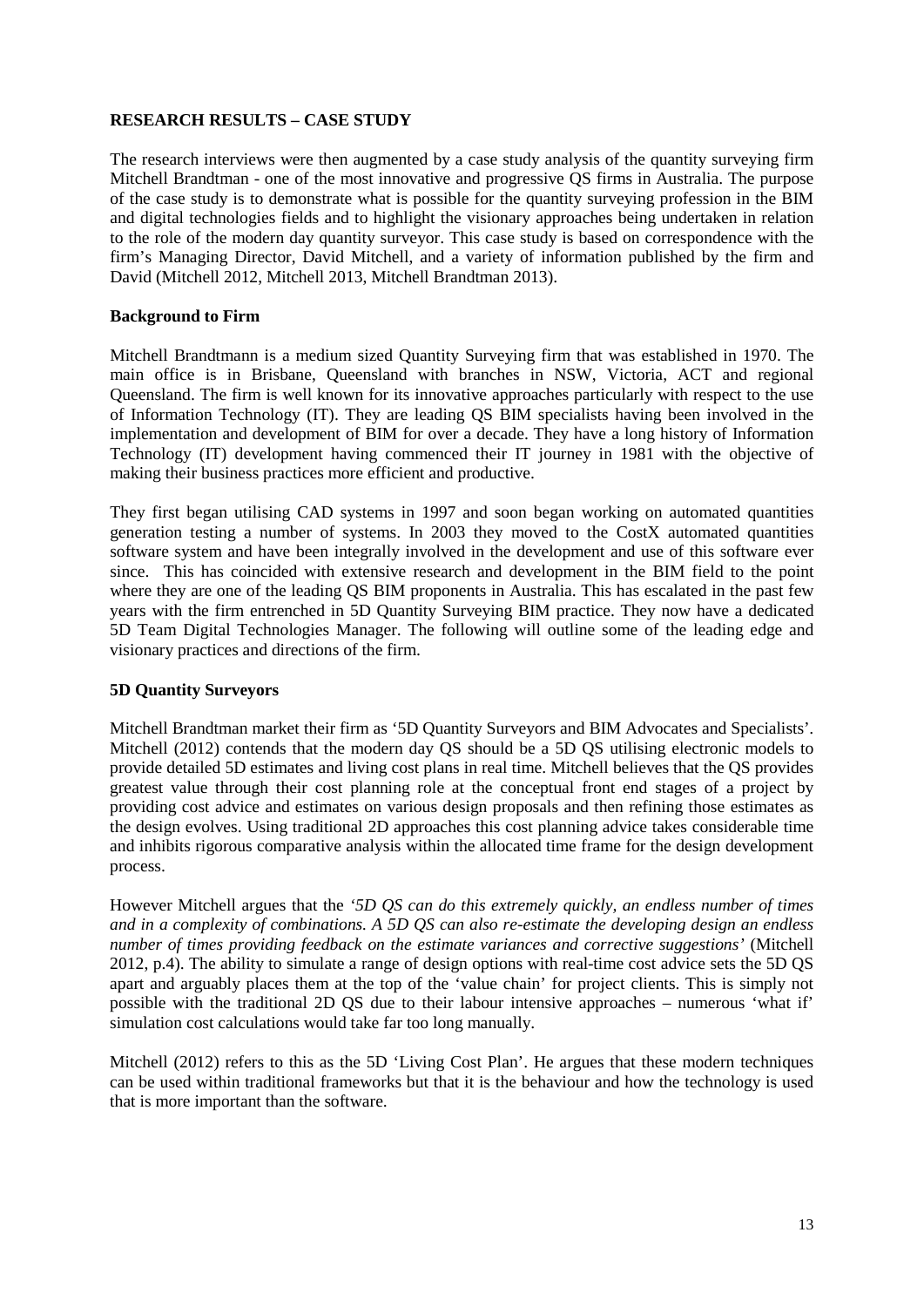He considers the following three areas to be the key for a successful 5D QS:

**Wisdom** - that has been developed through years of providing cost planning advice, observing construction and working with 2D and 3D design technologies, databases and knowledge sharing frameworks.

**Intelligence** - this is collected and analysed via construction demand research, labour and material price research, as-built elemental building and civil cost analysis and functional performance measurement.

**Technology Skills** - that interface in two directions with 3D models and enable calculation of accurate quantities and creation of dynamic links between model information, rate libraries and estimate templates. The dynamic links allow estimates to be calculated and recalculated easily and quickly every time the model information is revised and this is fundamental to Living Cost Planning (Mitchell 2012, p.5).

Mitchell Brandtman (2013) provides the following graphical representation of the 5D cost planning process in Figure 2.



**Figure 2 – 5D Cost Planning & Estimating Methodology (Mitchell 2013, p. 1)**

The Initial Concept Estimate Stage (LOD 100) involves the development of a fast initial concept estimate working with the model using programs such as Sketchup, Revit or an IFC format. The 5D QS uses their experience to factor in items that are not included in the model. Elemental cost benchmarking is established and a variety of alternative design solutions and analysis of functional performance carried out with the 5D QS providing real-time cost advice.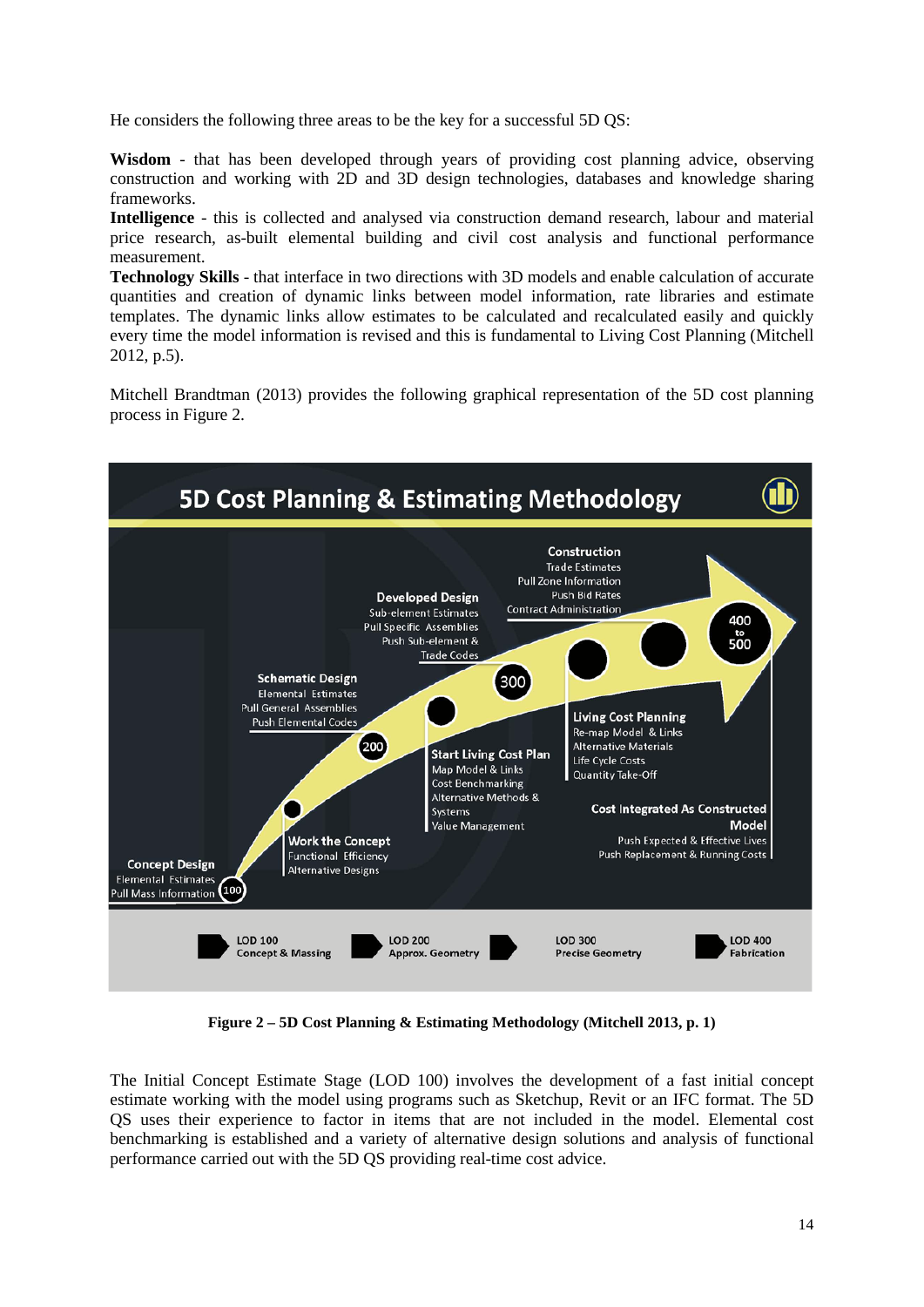The Schematic Design Stage (LOD 200) involves the 5D QS producing a schematic design estimate with dynamic links to model information thus forming the foundation for the 'living cost plan'. This provides the basis for providing updated estimates whenever information in the model is changed. Mitchell (2012) states that this can be used for *'forecast final cost, budget variances, value management, finance, funding, final investment decisions or in negotiations with a contractor'*  (Mitchell 2012, p. 6)

The Developed Design Stage (LOD 300) involves the 5D QS working with the developed design model in Revit or IFC format and providing extra levels of costing details with the cost plan broken down into sub-elemental and trade categories. The model information will typically need to be supplemented with 2D on screen measurement as required. Coding systems are used to classify and categorise the information. During the construction stage the contractor's rates and prices can be included in the model and then form the basis for variations, change orders and claims.

The Cost Integrated Construction Model (LOD 400) emerges as the information in the model is revised for construction purposes culminating in the As-Built Cost Data and Facilities Management (LOD 500) stage. This requires validation and synchronisation between the as-built model and the Facility Management requirements with cost data refined and adapted by the 5D QS.

Mitchell states that *'instead of spending 90% of the available QS time calculating quantities, an experienced 5D QS spends the majority of QS time applying wisdom and intelligence to generate savings and efficiencies. Once the model is established it is leveraged to calculate and recalculate costs extremely fast for different scenarios and alternative materials. 5D BIM provides the ability to drive costs for buildings, infrastructure, heavy engineering or land development in the direction that is wanted'* (Mitchell 2012, p.9).

### **BIM Execution Plan (BEP) Cube**

Mitchell Brandtman have developed a BIM Execution Plan (BEP) cube to illustrate the requirements for effective BIM implementation. It involves the Project Phase (Process), Collaboration (Behaviour) and Level of Development (Technology) and is shown in Figure 3.



**Figure 3 – BIM Execution Plan (Mitchell 2012, p. 3)**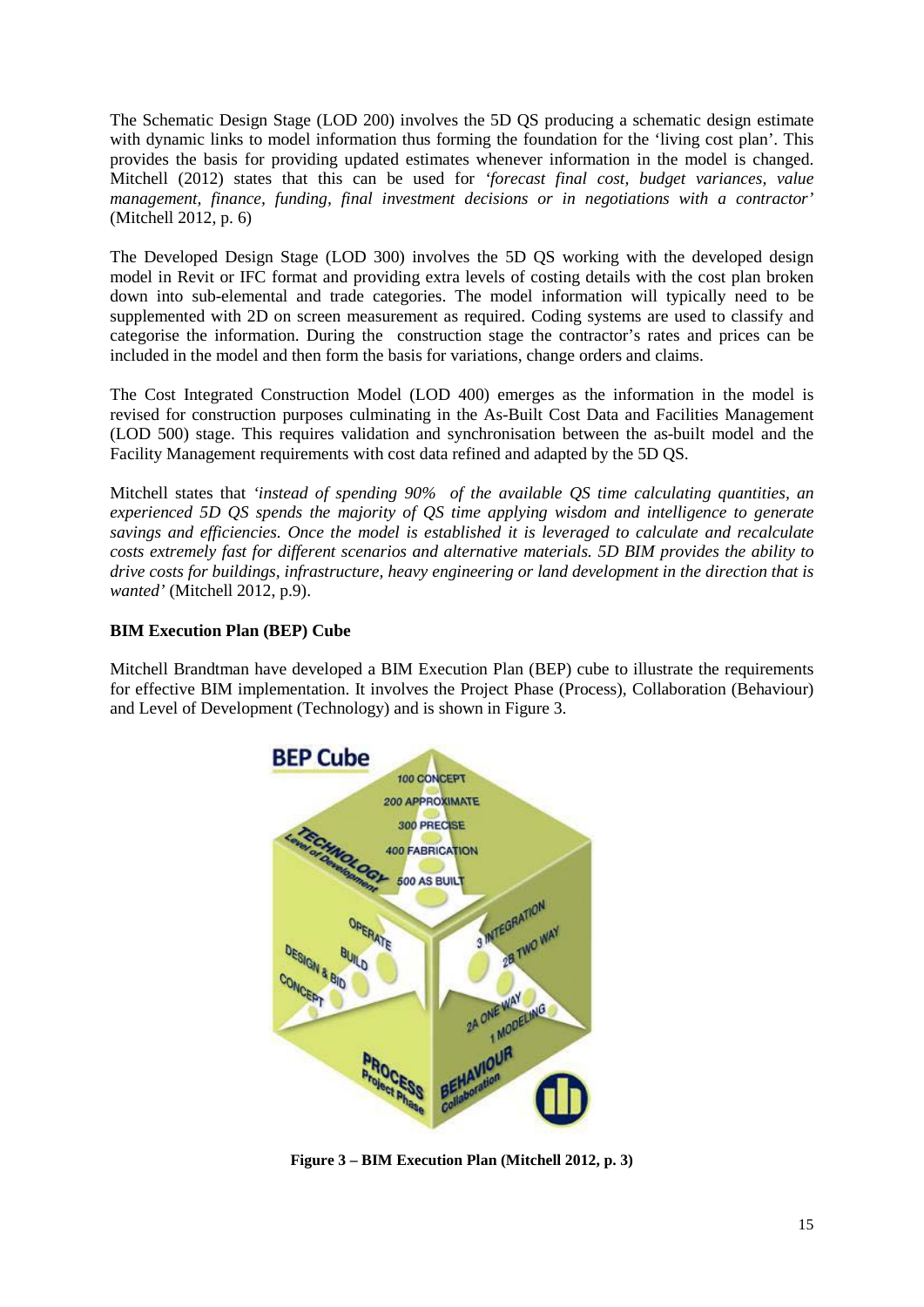They provide the following explanation for the plan. *'When the desired project outcome is positioned on each of these scales the project team is more focused and achieves a high level of clarity about the important information to be included in the BIM. We have learnt that the best approach is to serve the right information, to the right people at the right time. When this isn't done the information can just become clutter. This is the issue at the core of the future development of BIM ie. one single integrated model versus a "federated model" comprising a collection of models. The three scales of process, behaviour and technology need to mature to better push and pull information effectively'* (Mitchell Brandtman 2013, p.1)

### **Core Competencies**

Whilst these innovative approaches are the hallmark of the firm, Mitchell contends that all of this is useless, and in many cases counterproductive, if staff do not have sufficient expertise in the core competencies of the QS profession. Developing competencies in construction knowledge, site experience, documentation understanding, measurement knowledge and other core quantity surveying knowledge areas are as important as they ever were.

### **CONCLUSION**

The innovative approaches to BIM and automated quantities implementation by firms such as Mitchell Brandtman are perhaps too far ahead for many in the profession/industry who have yet to venture down this path in any meaningful form. For these firms, fundamental shifts in their business practices are required and this all takes time to develop. However, the competitive advantages already being realised by firms such as Mitchell Brandtman are likely to provide more of a catalyst for change in the profession than anything else. The longer firms delay their entry into the BIM and automated quantities world the further other firms with these capabilities will progress and add to their competitive advantage. The strategies taken by these firms to embrace these technological tools and adapt their business practices accordingly provide considerable inspiration and assistance for not only other quantity surveyor firms but for the profession generally in Australia.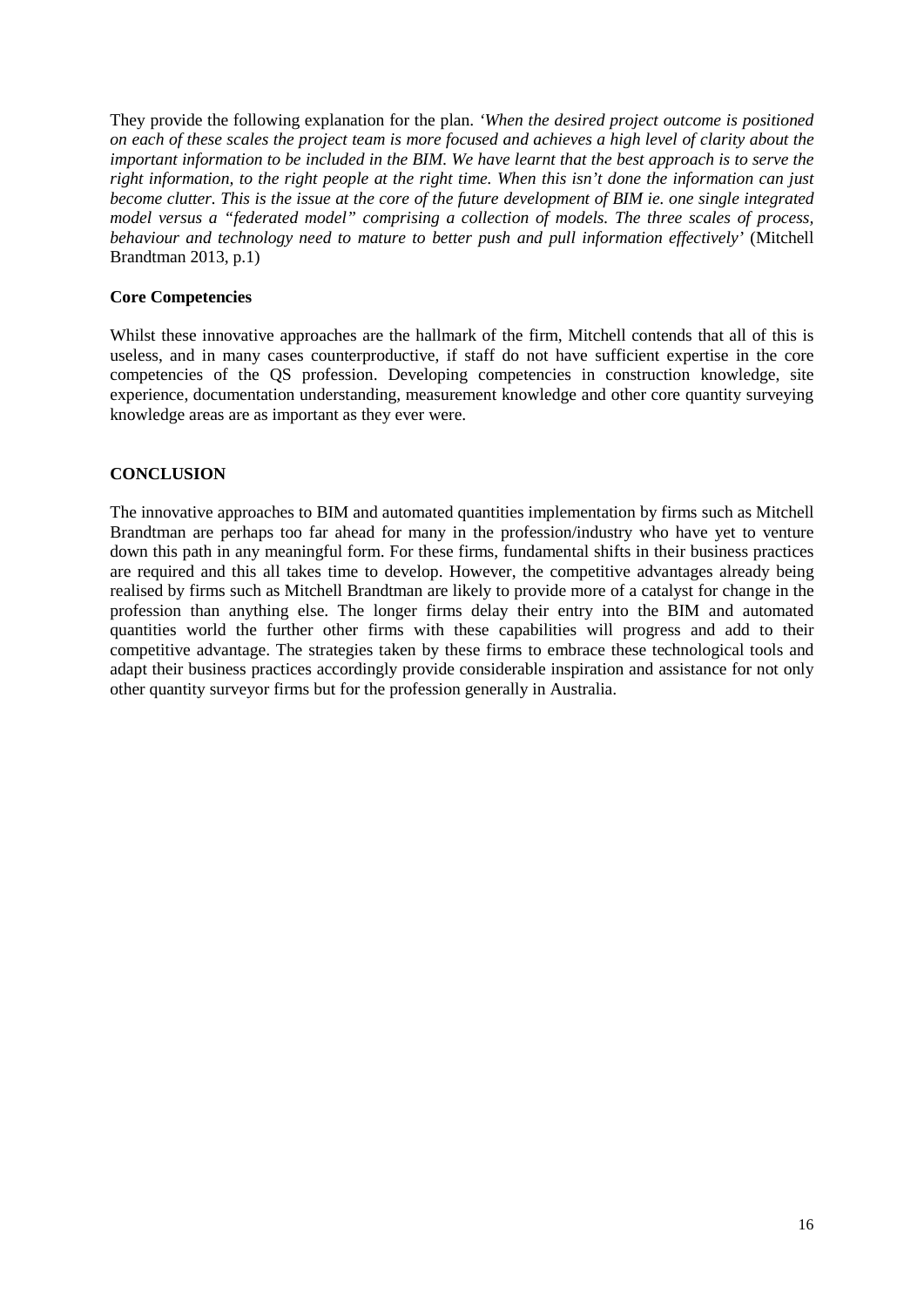#### **REFERENCES**

- AIA (2007), Integrated Project Delivery A Guide, The American Institute of Architects, California, USA
- Allen Consulting (2010), Productivity In The Buildings Network: Assessing The Impacts Of Building Information Models, Report to the Built Environment Innovation and Industry Council, Sydney, **October**
- AIA (2010), BIM IN Australia, Report on BIM/IPD Forums, October/November, Consult Australia, Australian Institute of Architects & Autodesk
- Brewer, G., Gajendran, T. & Le Goff, R. (2012), Building Information Modelling (BIM): Australian Perspectives and Adoption Trends, Centre for Interdisciplinary Built Environment Research (CIBER), September
- Brown, Kerry (Ed.), 2008, 'BIM: Implications for Government', CRC Construction Innovation, Commonwealth of Australia
- Building Smart (2011), A National Strategy for the Adoption & Implementation of BIM, Building Smart Australasia, Sydney
- BuildingSmart (2012), National Building Information Modelling Initiative Volume 1 Strategy, Building Smart Australasia, Sydney, June
- Cabinet Office (2011), Government Construction Strategy, UK Government Report, Cabinet Office, London, May
- CIFE (2007), BIM Return on Investment, Technical Report, Centre for Integrated Facilities Engineering (CIFE), Stanford University
- CRC (2009), National guidelines for digital modelling. Brisbane: Icon.Net Pty Ltd.
- Exactal (2013), CostX , www.exactal.com
- Fanous, A. (2012), Surveying the Field Changes in Quantity Surveying, ebook,, [www.smashbooks.com](http://www.smashbooks.com/)
- Goucher, D. & Thurairajah, N. (2013), Advantages & Challenges of Using BIM A Cost Consultant's Perspective, 49<sup>th</sup> ASC Annual International Conference Proceedings
- Granholm, L. (2011), Finland, Norway, Singapore, USA Lead Progress in Construction, Industry Presentation, BIMsight, Insight on Building Information Modelling
- Holzer, D. (2012), BIM in Practice, legal/Procurement/Collaboration/Outreach, October/November
- Hooper, M. & Ekholm, A. (2012), A BIM Info Delivery Protocol, Australasian Journal of Construction Economics & Building, 12 (4) 39-52
- HM Government (2012), Building Information Modeling, Industrial Strategy Government and Industry in Partnership, Government Report, London
- Koppinen, T. & Henttinen, T. (2012), buildingSmart Finland, Industry Presentation, February 2012, http://www.buildingsmartnordic.org/resources/buildingsmart-nordic-ja-eesti-avatud-bimumarlaud/bS\_Finland\_20120213.pdf